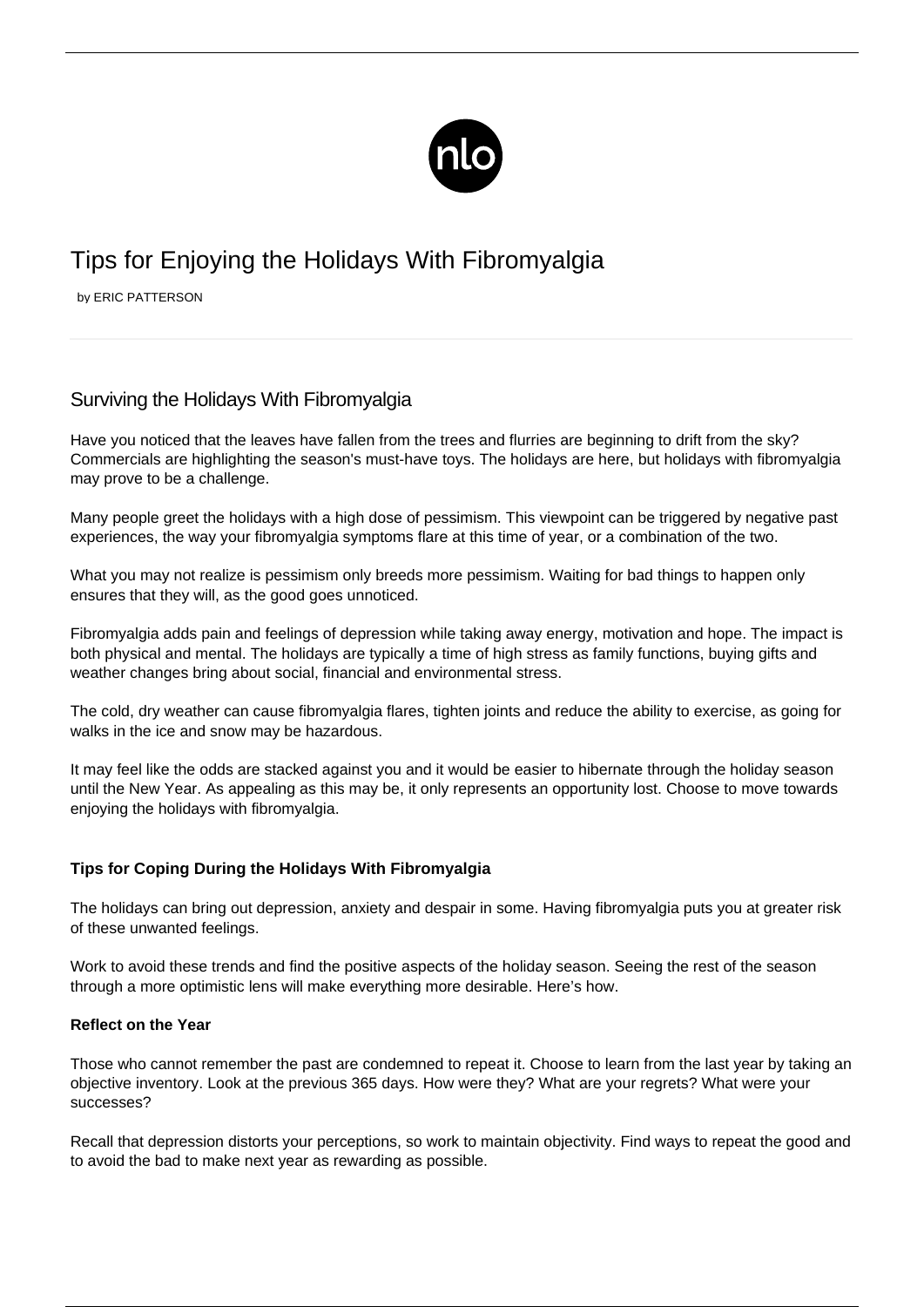# **Find Gratitude**

Too often people find themselves firmly planted in the quagmire of negativity. Make the conscious decision to [find](/positive-thinking-illness/) [gratitude in your life.](/positive-thinking-illness/) You already know the list of problems is long, but focusing more on the positives makes the negatives look smaller and less significant.

The more you focus on something, the larger it becomes. You have the power to control your focus.

Consider making a thankfulness wreath. In this project, you list what you are thankful for on individual construction paper leaves and pin those to a foam ring making a wreath. It is a representation of your gratitude that also makes a seasonal decoration.

#### **Find Hope in the Future**

Hope is one of the best defenses you have against physical and mental illness. If your physical symptoms are worse, look for hope in other areas. If mental symptoms are worse, look for hope in physical areas.

Fibromyalgia tries to convince you that you should give up, but hope exists if you are willing to turn over enough stones to find it.

#### **Renew Your Faith**

If you are feeling burned out from the shopping, food and commercialism of the holidays, move to another path. This time of year is the best time to focus or refocus on your religious and spiritual beliefs.

If it has been a while, find another service, church or belief system that works well for you. Spirituality is not a onesize-fits-all solution, and luckily there are so many variations available. With some work, you might be able to find the best fit for you.

# **Setting Goals**

Establishing goals is appropriate anytime, but especially at the onset of the holiday season.

What events do you want to attend? To what level do you want to shop? Do you want to host a holiday dinner? These questions force you to think about issues that you may have been avoiding and help you to begin to formulate goals.

Goals give your life direction and meaning. Without goals, you are prone to accomplish little, which can lead to feelings of worthlessness and regret.

On the other hand, having goals that are too far-reaching will leave you feeling disappointed and frustrated with your own abilities. Here's how to make the best possible holiday goals.

#### **Less Specific**

Add flexibility and remove rigidity to your goals to avoid a letdown. Good goals tend to be specific but consider making your holiday goals more broad and generalized. Planning to make an appearance at three out of four holiday events and enjoying yourself is better than an overly-rigid plan to attend all holiday functions and stay the entire time.

#### **More Realistic**

Be sure to set realistic expectations for yourself. If you have been unable to attend any holiday parties over the last four years because of your fibromyalgia, do not set a goal of attending 15 this year. The disappointment of missing a goal will make you less likely to accomplish the next one.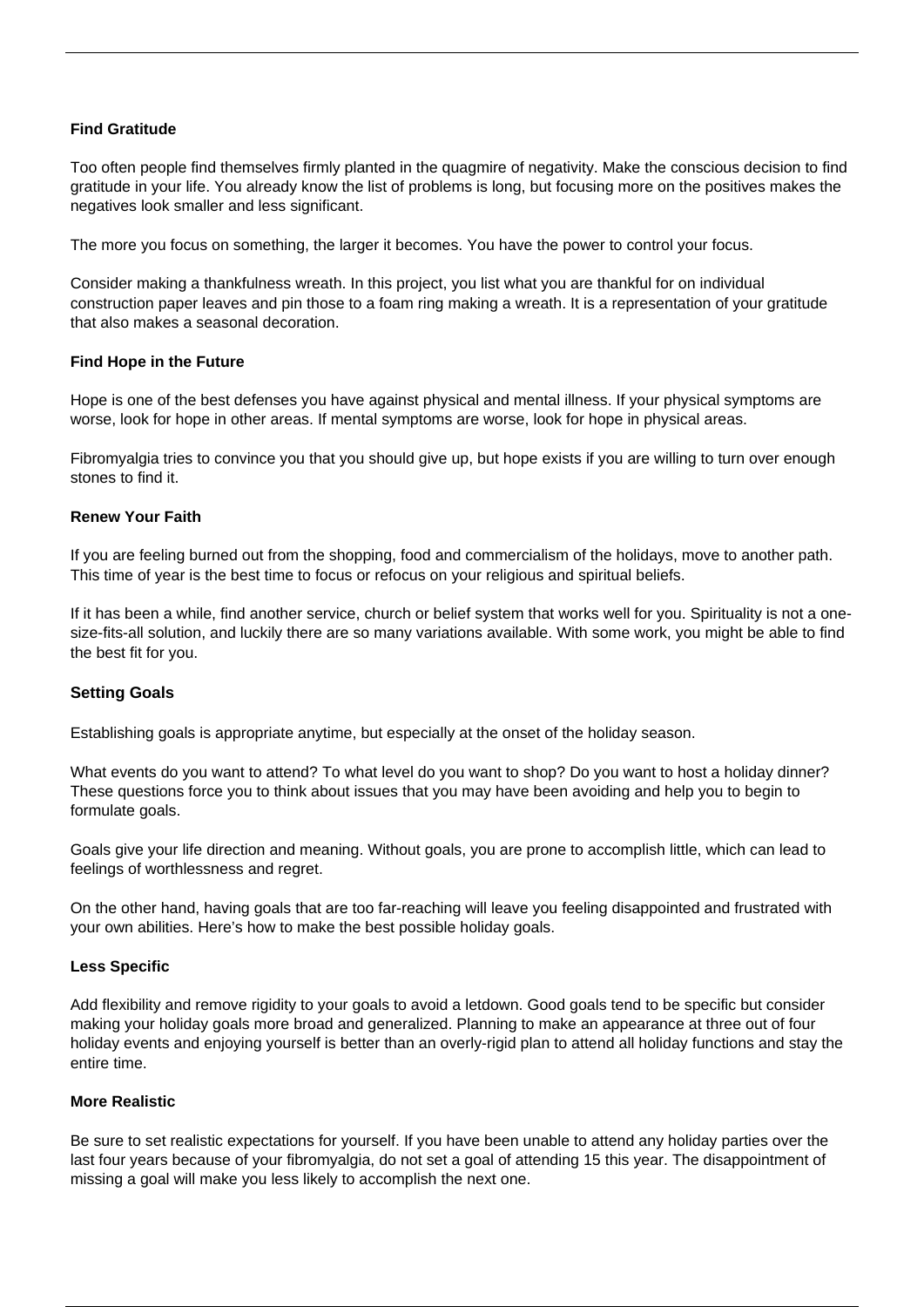Revise your goal to include only one holiday party. This way, the loss will be less negative if you do not make it, while the completion will still give a positive boost.

### **Get Creative**

Inspect the barriers that stopped you from accomplishing your goals over the last year. Finding trends and patterns will give you more information needed to find success.

Use your creativity to find a way to avoid the barrier while still completing your goal. Encourage friends and family to give you their feedback and solutions. Plan to start new traditions that fit in better with your current functioning and lifestyle. Sometimes, the best traditions are the ones you begin.

#### **Holiday Communication**

A major stress for people around the holidays is the family interaction. Even if you are fortunate enough to have a strong relationship with your family, you may not appreciate the focus and attention given to your symptoms.

Perhaps, some people only talk to you about your fibromyalgia, while others completely ignore it. Finding the desired balance proves difficult for many. Here's how to tell your family what you think.

#### **Be Assertive**

If your communication is not assertive, it is not as good as it could be. The cornerstone of assertive communication is expressing yourself calmly and clearly while respecting the views of the people you are speaking to.

Assertive communication identifies your feelings, the trigger of your feelings and what others can do to improve the situation. Be realistic with yourself, though. Using assertive communication does not mean that others will follow. The only one you can control is you.

Also, do not reserve assertive communication for making negative statements to others. Find balance in your own communication by giving compliments and credit to others when warranted.

#### **Listen Up**

What you say is only the first half of good communication. Listening to the other person is equally as important. Your fibromyalgia is likely a disadvantage when it comes to listening as you find yourself being distracted by pain, or your emotional outlook distorts the way you perceive the conversation.

If this is the case, ask the other person to write repeat or rephrase what they told you. Checking and rechecking with the speaker is a great way to ensure the proper message is received.

#### **Communicate Early**

Waiting until an hour before the holiday dinner to ask questions or request a change is not advantageous. The late notice will most likely not be well-received and could trigger anger or confusion; neither is desired.

Also, waiting allows pressure and the emotional aspect to build in you. Emotion serves to diminish the efficacy of your communication because you will be less objective and more sensitive to others' responses.

If you are lacking a group of people to converse with, work hard to seek out appropriate avenues to build new supports online and in person. If you desire more relationships, go where the people are.

Fibromyalgia can make you want to give up before you even begin the fight. Work smart, not hard, by following the tips above to find success without depleting your limited resources of time, energy and patience. The only